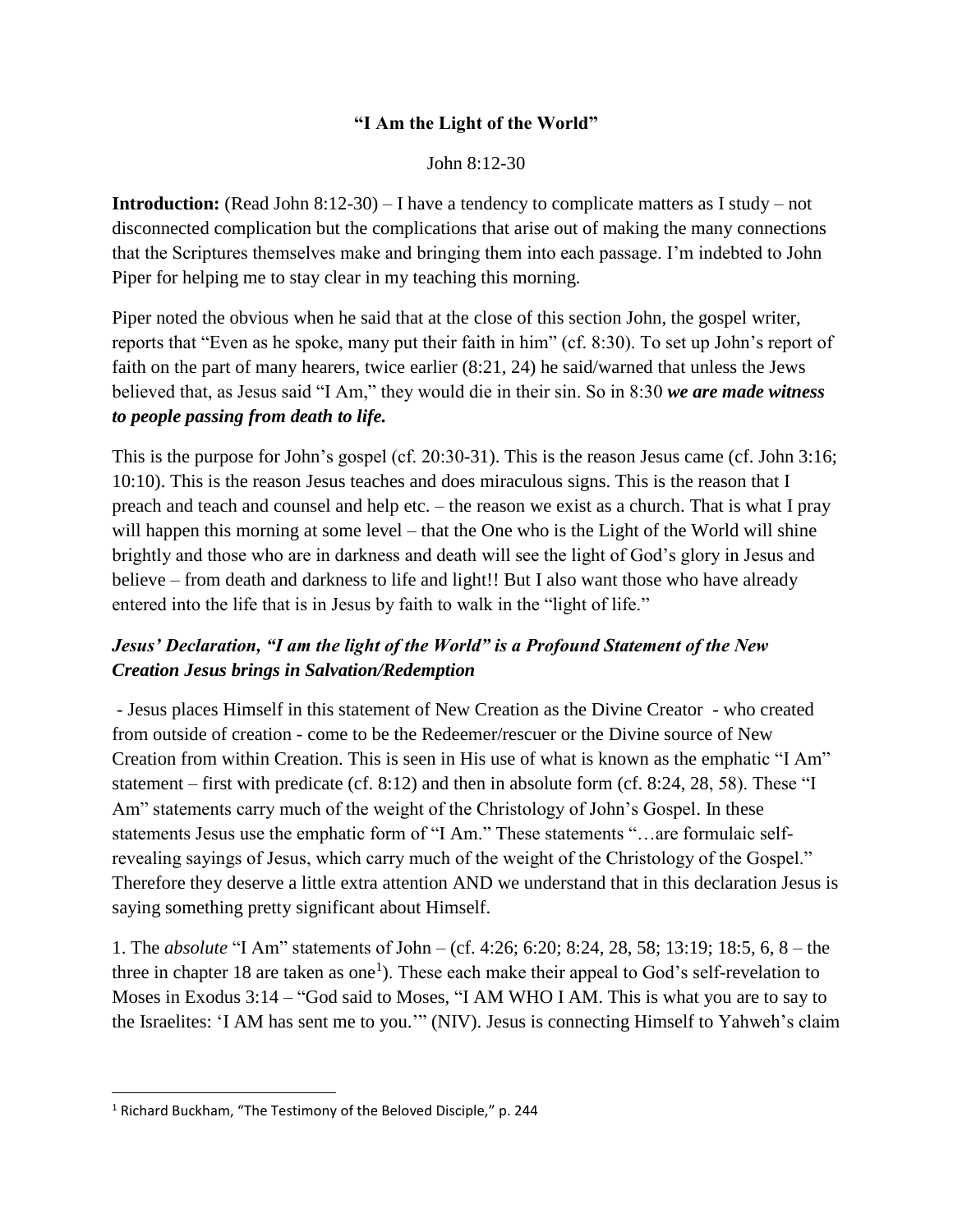to be uniquely and exclusively God!! "I am He who causes to be….I am the Eternally Existing One $"^{2}$ 

2. The "I Am" statements *with predicate* - 7 "I Am" statements with predicate are statements Jesus makes to place Himself actively within His creation for the purpose of describing His work of redemption, rescue, restoration or New Creation – ("I am the bread of life"- 6:35, 41, 48; "I am the light of the world" – 8:12; 9:5; "I am the gate for the sheep" – 10:7, 9; "I am the good shepherd" – 10:11, 14; "I am the resurrection and the life" – 11:25; "I am the way, the truth and the life" – 14:6; "I am the true vine" – 15:1).

- Jesus' bold declaration, "I Am the Light of the World" certainly has a moral and revelatory nature to "light." However, it is, more significantly, a reference to the New Creation He alone produces/achieves in redemption/salvation – cf. John 1:1-5, 9-13

1. The declaration Jesus makes, "I am the light of the world. Whoever follows me will never walk in darkness but will have the light of life," is understood to be Jesus announces Himself to be the One who brings in New Creation based in the references to "light" and "life."

2. The original creation, by Adam's sin, was plunged into darkness and death. The New Creation – a work of God – would be brought out of death and darkness into life and light by the righteous work of the  $2<sup>nd</sup>$  Adam – Jesus – who also was the Great I Am!! The first words attributed to God in the Bible are found in Genesis 1:3 – "And God said, 'Let there be light.'" The original Creation (cf. Genesis 1-2) and the New Creation are first linked in John's Gospel by the language of 1:1-5, 9-13. It is there that we find John's original reference to "life" and "light" or "life" that is "light."

That this is a reference to the "New Creation" achieved by Jesus is made clear in John 1:9-13 when the "life" which Jesus brings – the "life" that is "light" – is seen to be life in relationship with God as our Father through faith in Jesus who is the "true light." This is made even clearer in the "light/darkness" and "life/death" correlation in John 3:16-20, 36 and Jesus' statement that "eternal life" is to "know God" and Jesus whom God has sent - 17:1-3.

This language of relationship is front and center in the unveiling of the "New Creation," as seen in John's prophetic statement made in Revelation 21:1-7. In this context, we who are the redeemed, experience the face to face dwelling of God with us, known only by the pre-incarnate Son and Adam and Eve in the original creation – in Eden (even then it was different than that enjoyed by those created anew in the image of the  $2<sup>nd</sup>$  Adam – Jesus). In that perfect New Creation;

 $\overline{\phantom{a}}$ 

<sup>2</sup> Preston, MABS Thesis Multnomah University, p. 37